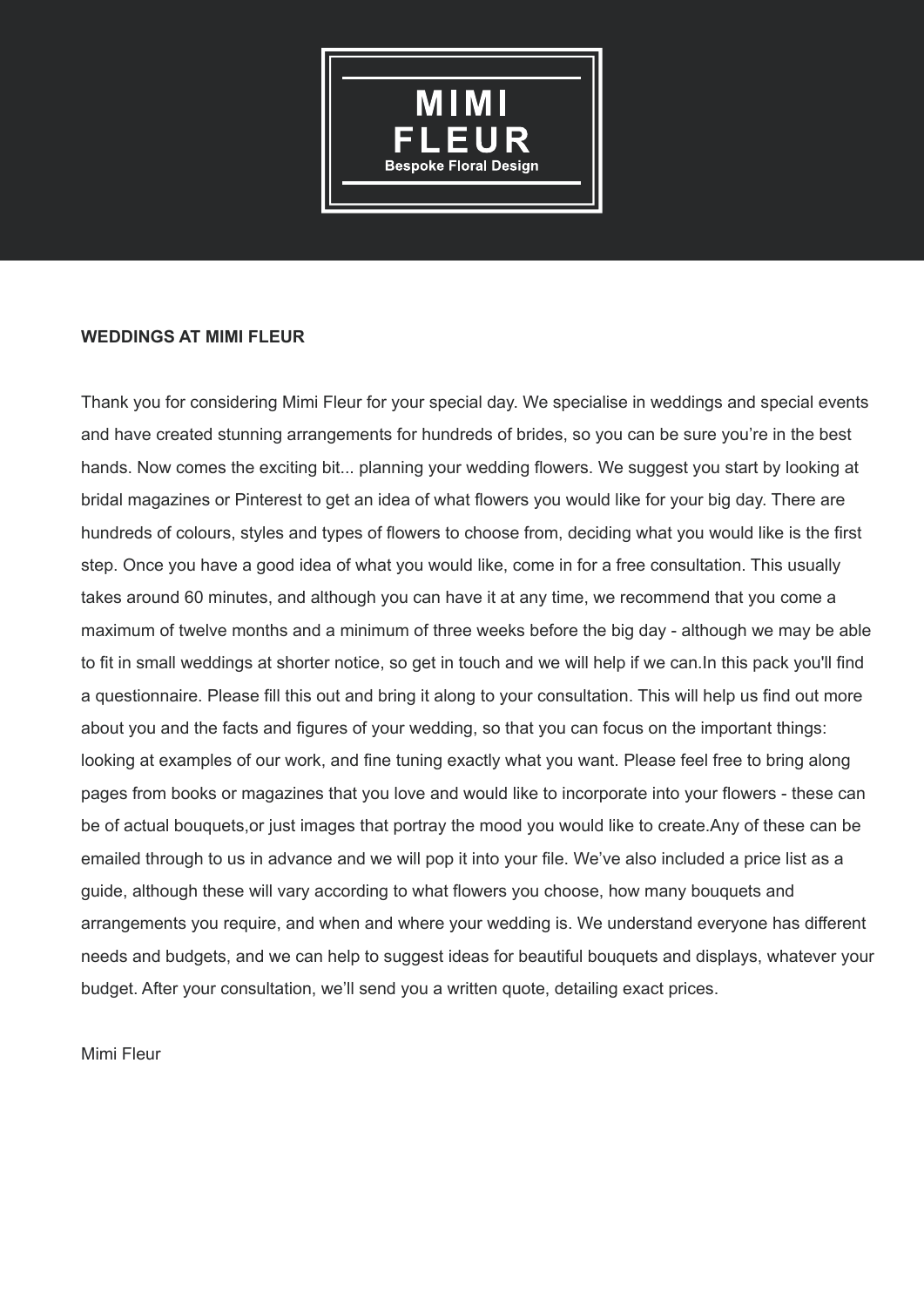

# **QUESTIONNAIRE**

# **Personal information:**

Your name Your contact address Your telephone / mobile numbers Email address

## **Your wedding information:**

Day, date and time of your wedding Name of your wedding venue/church Name of reception venue (if different)

#### **Bridal flowers:**

What colour and style of dress are you wearing? What sort of bouquet you would like? A hand-tied posy, over-the-arm or shower bouquet? What sort of flowers and colour/s? How many bridesmaids? How old are they? And what are they wearing? Would you like buttonholes? If so, how many?

#### **Reception flowers:**

How many guests' tables (approx)?

Are you having a top table? If so, how big is it?

How will the tables be laid out? ie: u shape/rows Are you planning a theme for your wedding (vintage chic, English country cottage, etc)? If so, what?

What is your budget for your flowers?

So, that's it for now. Please get in touch if you have any questions or would like to book your consultation. We look forward to making your big day even more special.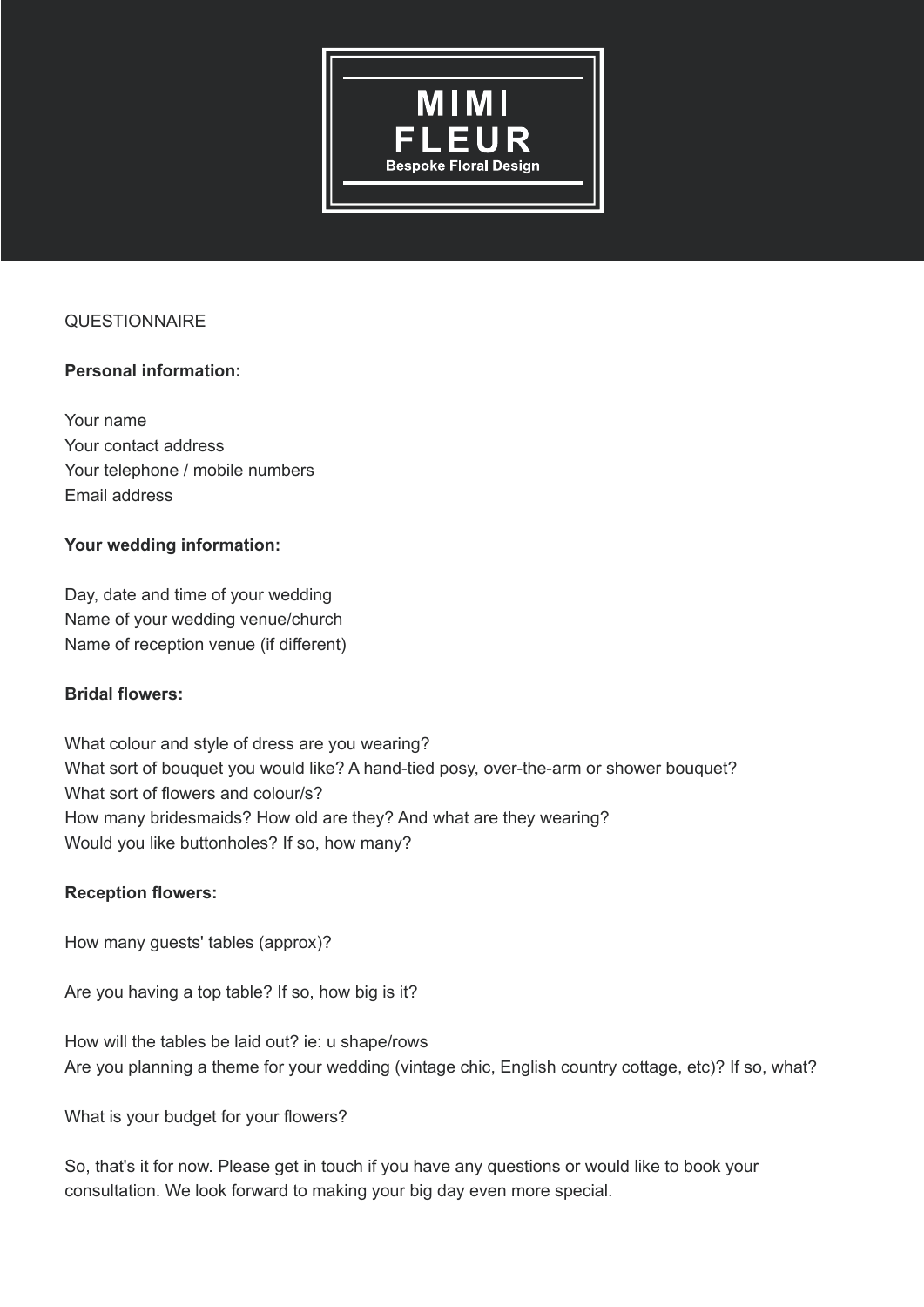

# **PRICE LIST**

Bridal bouquets from £95.00

Bridesmaid's bouquets from £45.00

Floral Crowns from £75.00

Alice Bands from £40.00

Buttonholes from £7.50

Corsages from £20.00

Church Pedestal arrangement

Large from £175.00

Medium from £100.00

Top table arrangement from £100.00

Pedestal Arrangement from £125.00

Table Centres from £55.00

Floral Arch from £250.00

Foliage garland £15.00 per ft Floral garland £25.00per ft